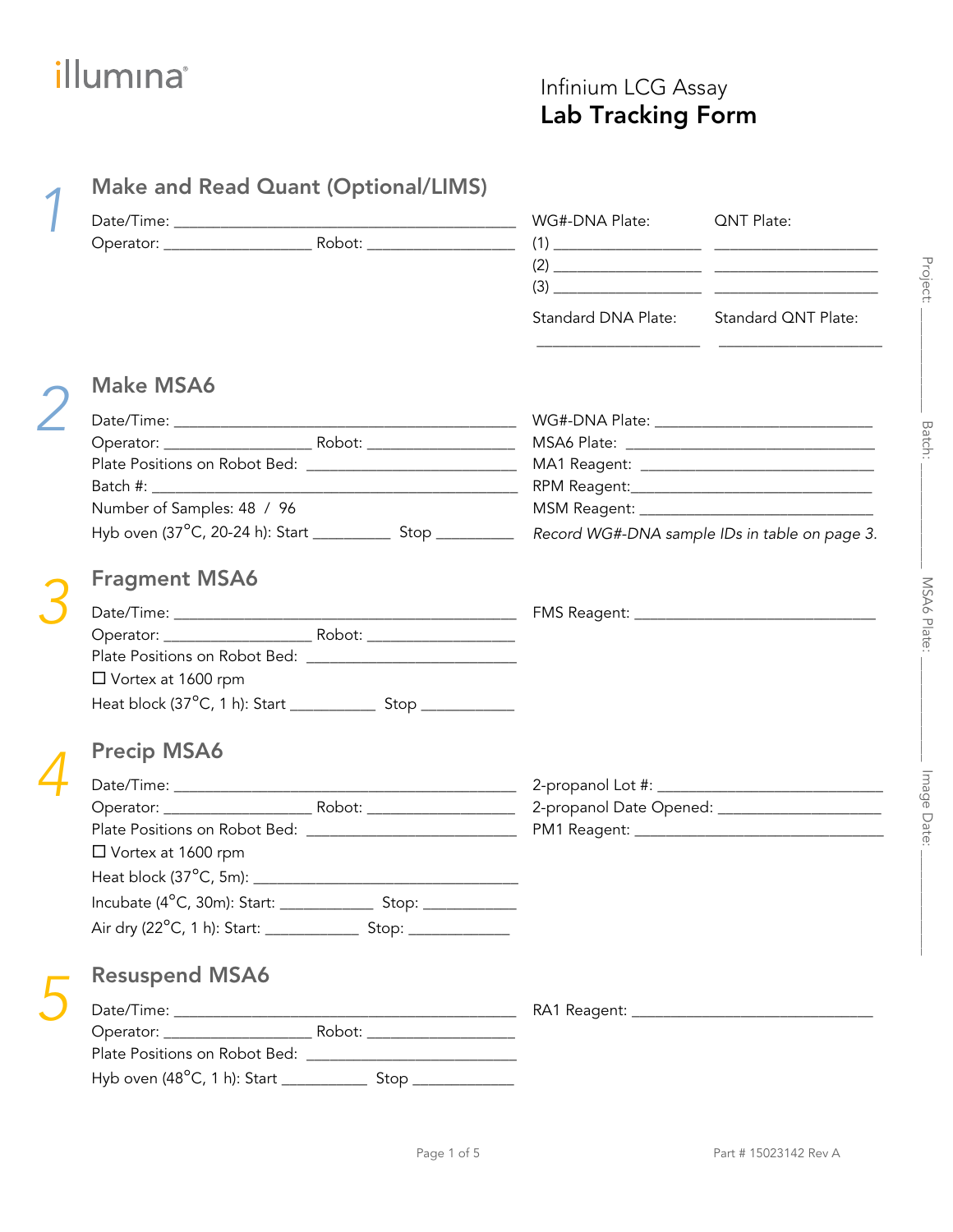## Infinium LCG Assay Lab Tracking Form

| <b>Hyb Multi BC2</b>                                                             |                                                                                                 |  |
|----------------------------------------------------------------------------------|-------------------------------------------------------------------------------------------------|--|
|                                                                                  |                                                                                                 |  |
|                                                                                  |                                                                                                 |  |
| □ Vortex at 1800 rpm                                                             |                                                                                                 |  |
| Heat block (95°C, 20m): Start: ________________ Stop: ____________               |                                                                                                 |  |
| □ Centrifuge MSA6 plate to 280 xg                                                | Refer to page 4 for BeadChip loading instructions.<br>Enter the BeadChip barcodes in the spaces |  |
| Hyb oven (48°C, 16-24 h): Start _______________ Stop ___________________________ | provided.                                                                                       |  |
| <b>Wash BeadChip</b>                                                             |                                                                                                 |  |
|                                                                                  |                                                                                                 |  |
|                                                                                  |                                                                                                 |  |
|                                                                                  |                                                                                                 |  |
| <b>XStain LCG</b>                                                                |                                                                                                 |  |
|                                                                                  |                                                                                                 |  |
|                                                                                  | LX1 Reagent: (1-8) ________________________________                                             |  |
| Record the chamber rack position for each BeadChip on                            |                                                                                                 |  |
| page 5.                                                                          |                                                                                                 |  |
|                                                                                  |                                                                                                 |  |
|                                                                                  |                                                                                                 |  |
|                                                                                  |                                                                                                 |  |
|                                                                                  |                                                                                                 |  |
|                                                                                  |                                                                                                 |  |
|                                                                                  |                                                                                                 |  |
|                                                                                  |                                                                                                 |  |
|                                                                                  |                                                                                                 |  |
|                                                                                  |                                                                                                 |  |
|                                                                                  |                                                                                                 |  |
|                                                                                  |                                                                                                 |  |
|                                                                                  |                                                                                                 |  |
|                                                                                  |                                                                                                 |  |
|                                                                                  |                                                                                                 |  |
|                                                                                  |                                                                                                 |  |

## Image BeadChip

Record the Scanner ID and the image date for each BeadChip on page 4.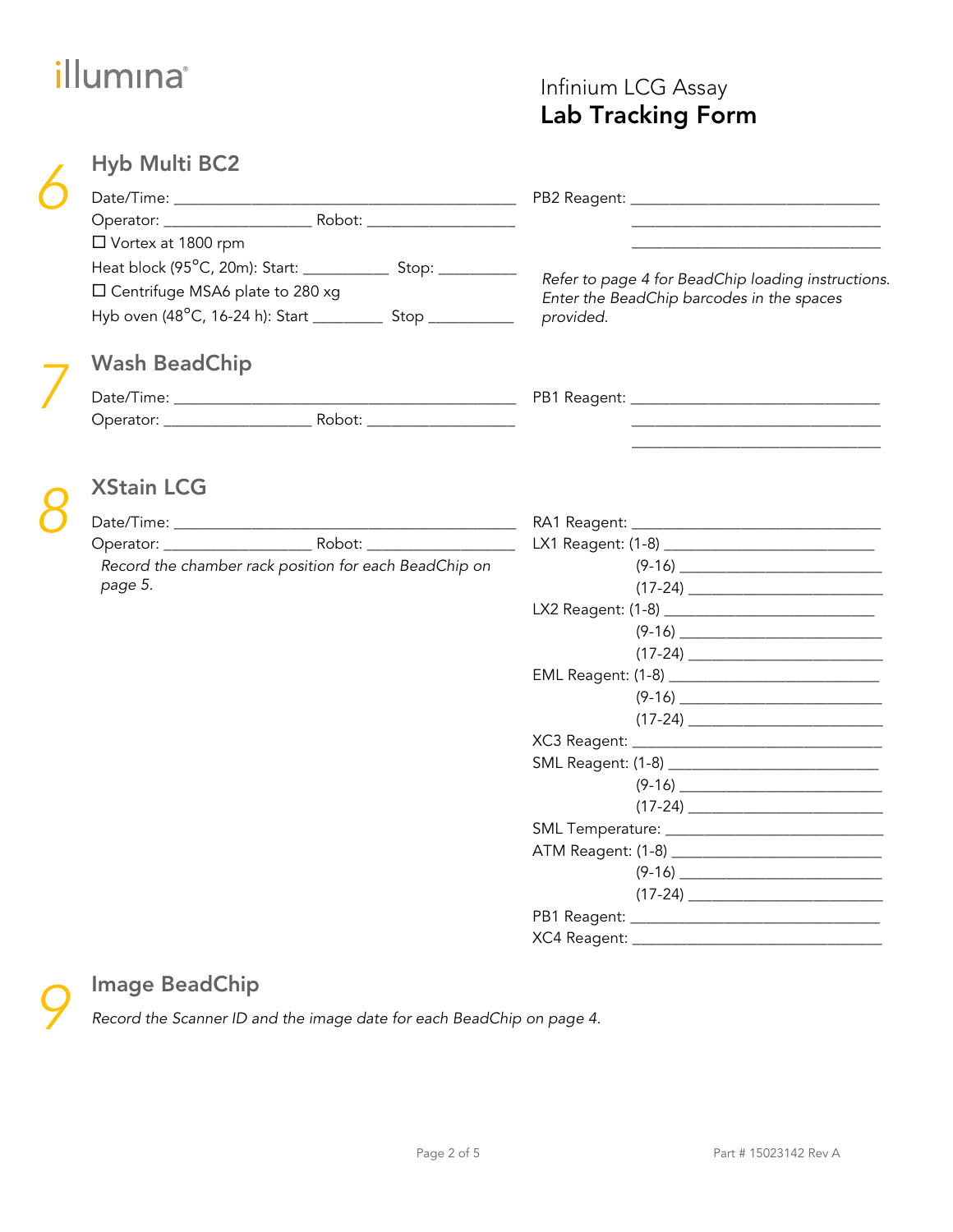## Infinium LCG Assay Lab Tracking Form

### Record DNA Sample IDs in the MSA6 Plate

**Columns 1-4 of Microtiter Plate** 

|   | the control of the control of the control of the control of the control of the control of                             |  |
|---|-----------------------------------------------------------------------------------------------------------------------|--|
| R | <u> 1990 - Johann John Stein, markin fan it ferskearre fan it ferskearre fan it ferskearre fan it ferskearre fan </u> |  |
|   |                                                                                                                       |  |
|   | <u> 1980 - Johann John Stein, mars an deus Amerikaansk kommunister (</u>                                              |  |
|   |                                                                                                                       |  |
|   |                                                                                                                       |  |
|   |                                                                                                                       |  |
|   | <u> 1989 - Johann Harry Harry Harry Harry Harry Harry Harry Harry Harry Harry Harry Harry Harry Harry Harry Harry</u> |  |

#### **Columns 5-8 of Microtiter Plate**

|    | <u> 1980 - Jan Alexander Stadt, fransk konstantin (d. 1980)</u> |                                                                         |  |
|----|-----------------------------------------------------------------|-------------------------------------------------------------------------|--|
|    |                                                                 |                                                                         |  |
|    |                                                                 | <u> 1980 - Jan Barbara Barbara, personal eta politikaria (h. 1905).</u> |  |
|    |                                                                 |                                                                         |  |
|    |                                                                 |                                                                         |  |
|    |                                                                 |                                                                         |  |
| G. |                                                                 |                                                                         |  |
|    |                                                                 |                                                                         |  |

#### **Columns 9-12 of Microtiter Plate**

|                                                                                                               | $\overline{A}$ and $\overline{A}$ and $\overline{A}$ and $\overline{A}$ and $\overline{A}$ and $\overline{A}$ and $\overline{A}$ and $\overline{A}$ and $\overline{A}$ and $\overline{A}$ and $\overline{A}$ and $\overline{A}$ and $\overline{A}$ and $\overline{A}$ and $\overline{A}$ and $\overline{A}$ and $\overline{A}$ and |                                                                                                                                                                                                                                      |  |
|---------------------------------------------------------------------------------------------------------------|------------------------------------------------------------------------------------------------------------------------------------------------------------------------------------------------------------------------------------------------------------------------------------------------------------------------------------|--------------------------------------------------------------------------------------------------------------------------------------------------------------------------------------------------------------------------------------|--|
|                                                                                                               |                                                                                                                                                                                                                                                                                                                                    |                                                                                                                                                                                                                                      |  |
|                                                                                                               |                                                                                                                                                                                                                                                                                                                                    | $\mathsf{C}$ $\qquad \qquad$                                                                                                                                                                                                         |  |
|                                                                                                               | <u> 1980 - Jan Barnett, fransk politik (d. 1980)</u>                                                                                                                                                                                                                                                                               |                                                                                                                                                                                                                                      |  |
| Engineering and the control of the control of the control of the control of the control of the control of the |                                                                                                                                                                                                                                                                                                                                    |                                                                                                                                                                                                                                      |  |
|                                                                                                               |                                                                                                                                                                                                                                                                                                                                    | <u> Figuera – Antonio Alemanica – Antonio Alemanica – Antonio Alemanica – Antonio Alemanica – Antonio Alemanica – Antonio Alemanica – Antonio Alemanica – Antonio Alemanica – Antonio Alemanica – Antonio Alemanica – Antonio Al</u> |  |
|                                                                                                               |                                                                                                                                                                                                                                                                                                                                    |                                                                                                                                                                                                                                      |  |
|                                                                                                               |                                                                                                                                                                                                                                                                                                                                    |                                                                                                                                                                                                                                      |  |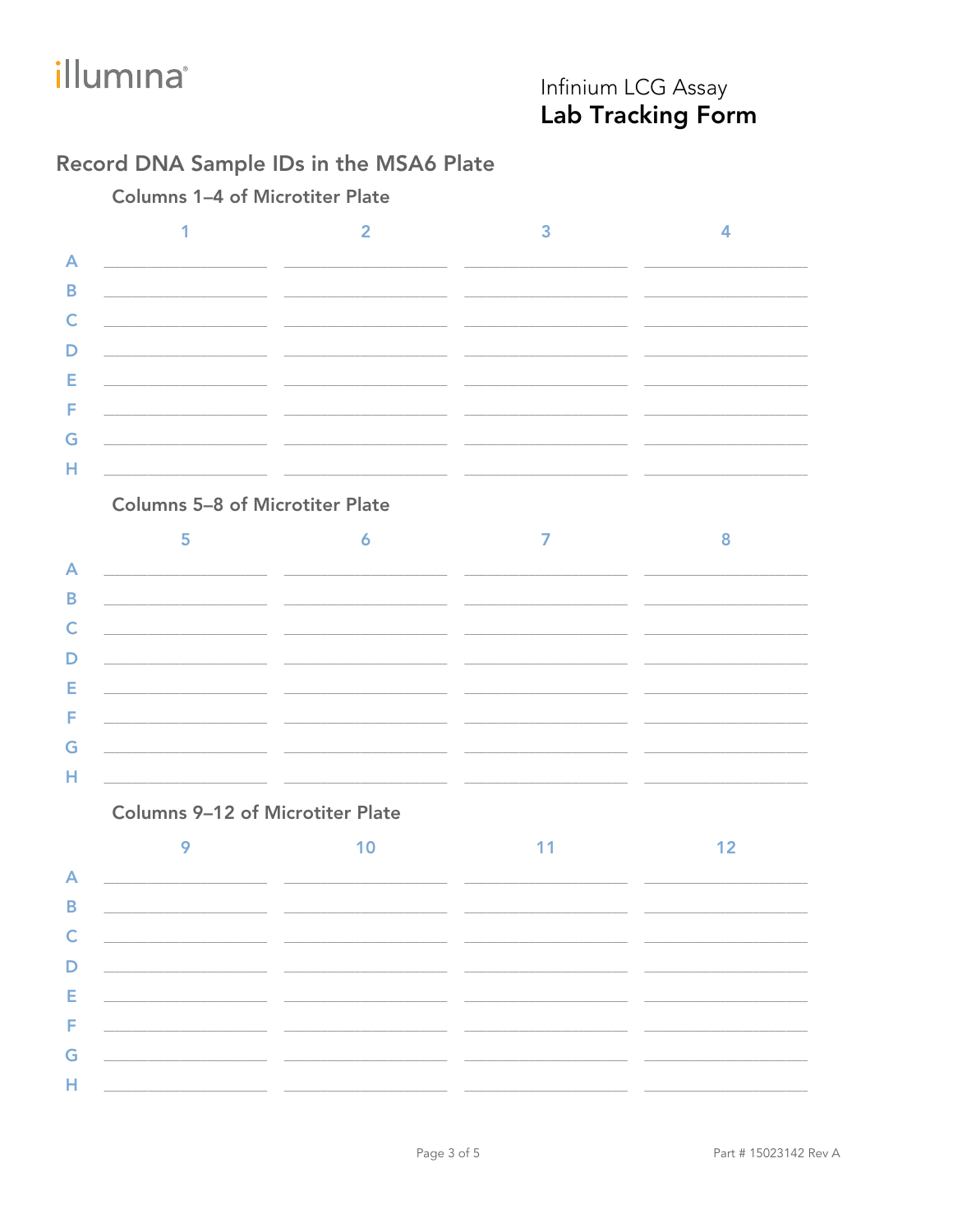# *illumina*<sup>®</sup>

## Infinium LCG Assay Lab Tracking Form

### Track BeadChips 1-12 for the HumanOmni2.5-8 BeadChip